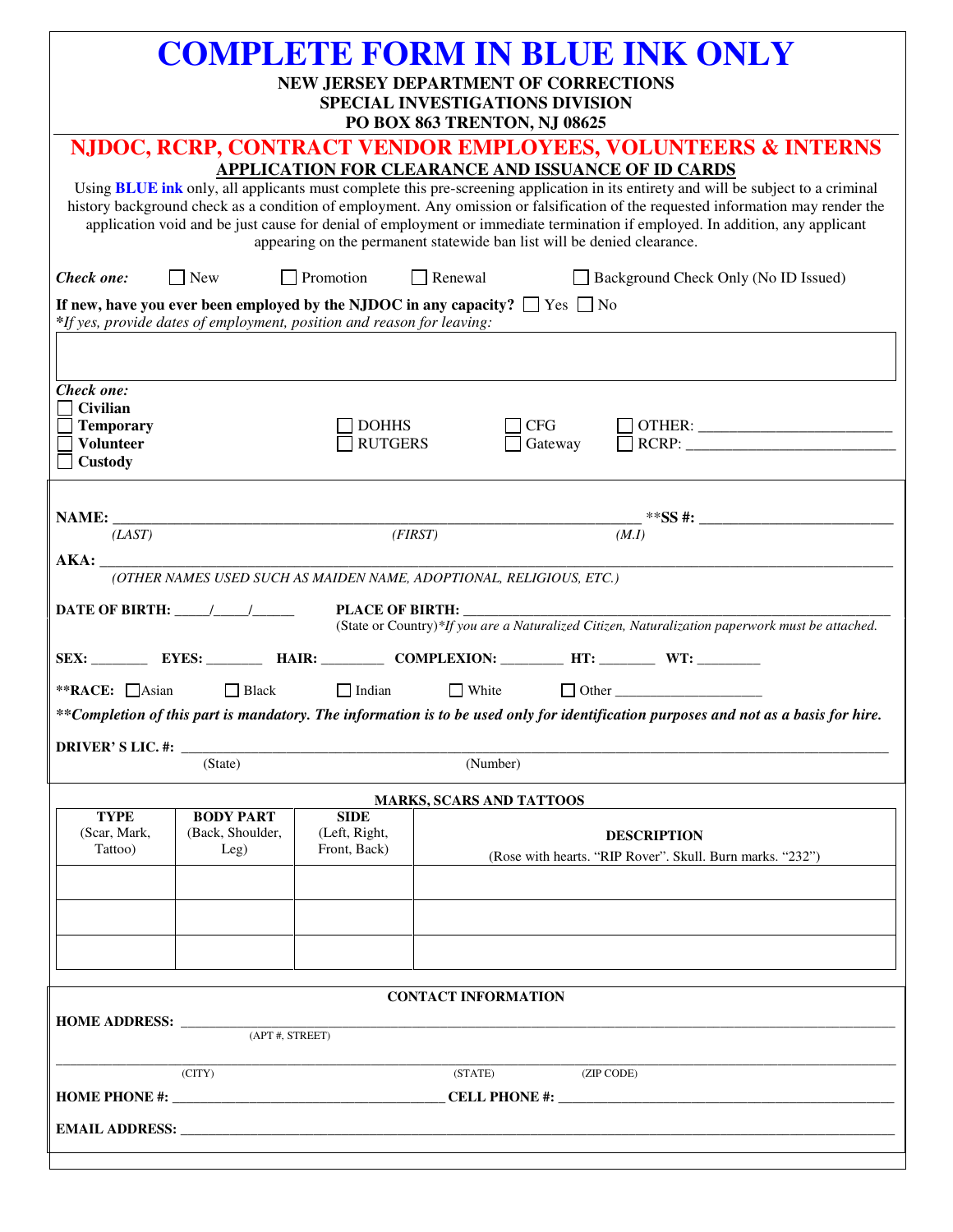| <b>ADDRESSES</b><br><b>CITY</b><br><b>DATE</b><br><b>DATE</b><br><b>STATE</b><br><b>FROM</b><br><b>TO</b><br><b>ARRESTS, CONVICTIONS, SUMMONSES, EXPUNGEMENT OF RECORDS</b><br>For the purpose of this application the following words are defined as:<br>Includes any detaining, holding or taking into custody by police or any other law enforcement<br>agency in this and/or any other state or foreign country.<br>Includes any indictment, complaint, summons or other notice of the alleged commission of any<br>offense in this and/or any other state or foreign country.<br>Includes all high misdemeanors, felonies, misdemeanors, disorderly persons/petty disorderly<br>persons offenses under the criminal code of New Jersey or any other jurisdiction. Also included<br>are local/municipal ordinance violations within this state or any other jurisdiction.<br>Includes the extraction and isolation of all records on file within any court, detention or<br>correctional facility, law enforcement or criminal justice agency concerning a person's detection,<br>arrest, detention, trial or disposition of an offense within the criminal justice system.<br>Have you ever been arrested, indicted, charged with and/or convicted of any offenses as<br>Yes<br>$\overline{\phantom{a}}$ No<br>defined above in this state or any other jurisdiction? If yes, then list below. Must also include<br>all expungements, conditional discharges and pre-trial interventions, as well as DUI/DWI,<br>domestic violence and juvenile offenses.<br><b>NATURE OF</b><br><b>CHARGE, ARREST OR</b><br><b>DATE OF</b><br><b>AGE AT</b><br><b>NAME OF POLICE</b><br><b>DISPOSITION</b><br><b>CONVICTION</b><br><b>INCIDENT</b><br><b>TIME OF</b><br><b>AGENCY OR COURT</b><br>(Convicted, Not Guilty,<br><b>INCIDENT</b><br>Dismissed, etc.)<br>DO YOU PRESENTLY HAVE ANY PENDING OFFENSES AS DEFINED ABOVE? If "YES", explain below.<br><b>YES</b><br>N <sub>O</sub><br><b>NATURE OF</b><br><b>DATE OF</b><br><b>AGE AT</b><br><b>NAME OF POLICE</b><br><b>SCHEDULED</b><br><b>AGENCY OR COURT</b><br><b>CHARGE OR ARREST</b><br><b>INCIDENT</b><br><b>TIME OF</b><br><b>COURT DATES IF</b><br><b>INCIDENT</b><br><b>ANY</b> |  |  |  | <b>PREVIOUS HOME ADDRESSES</b> (Last ten years.) |            |
|-----------------------------------------------------------------------------------------------------------------------------------------------------------------------------------------------------------------------------------------------------------------------------------------------------------------------------------------------------------------------------------------------------------------------------------------------------------------------------------------------------------------------------------------------------------------------------------------------------------------------------------------------------------------------------------------------------------------------------------------------------------------------------------------------------------------------------------------------------------------------------------------------------------------------------------------------------------------------------------------------------------------------------------------------------------------------------------------------------------------------------------------------------------------------------------------------------------------------------------------------------------------------------------------------------------------------------------------------------------------------------------------------------------------------------------------------------------------------------------------------------------------------------------------------------------------------------------------------------------------------------------------------------------------------------------------------------------------------------------------------------------------------------------------------------------------------------------------------------------------------------------------------------------------------------------------------------------------------------------------------------------------------------------------------------------------------------------------------------------------------------------------------------------------------------------------------------------------------------------------|--|--|--|--------------------------------------------------|------------|
| <b>ARREST:</b><br><b>CHARGE:</b><br><b>OFFENSE:</b><br><b>EXPUNGEMENT:</b><br>*If more space is needed, please provide requested information on a separate sheet of paper.                                                                                                                                                                                                                                                                                                                                                                                                                                                                                                                                                                                                                                                                                                                                                                                                                                                                                                                                                                                                                                                                                                                                                                                                                                                                                                                                                                                                                                                                                                                                                                                                                                                                                                                                                                                                                                                                                                                                                                                                                                                              |  |  |  |                                                  | <b>ZIP</b> |
|                                                                                                                                                                                                                                                                                                                                                                                                                                                                                                                                                                                                                                                                                                                                                                                                                                                                                                                                                                                                                                                                                                                                                                                                                                                                                                                                                                                                                                                                                                                                                                                                                                                                                                                                                                                                                                                                                                                                                                                                                                                                                                                                                                                                                                         |  |  |  |                                                  |            |
|                                                                                                                                                                                                                                                                                                                                                                                                                                                                                                                                                                                                                                                                                                                                                                                                                                                                                                                                                                                                                                                                                                                                                                                                                                                                                                                                                                                                                                                                                                                                                                                                                                                                                                                                                                                                                                                                                                                                                                                                                                                                                                                                                                                                                                         |  |  |  |                                                  |            |
|                                                                                                                                                                                                                                                                                                                                                                                                                                                                                                                                                                                                                                                                                                                                                                                                                                                                                                                                                                                                                                                                                                                                                                                                                                                                                                                                                                                                                                                                                                                                                                                                                                                                                                                                                                                                                                                                                                                                                                                                                                                                                                                                                                                                                                         |  |  |  |                                                  |            |
|                                                                                                                                                                                                                                                                                                                                                                                                                                                                                                                                                                                                                                                                                                                                                                                                                                                                                                                                                                                                                                                                                                                                                                                                                                                                                                                                                                                                                                                                                                                                                                                                                                                                                                                                                                                                                                                                                                                                                                                                                                                                                                                                                                                                                                         |  |  |  |                                                  |            |
|                                                                                                                                                                                                                                                                                                                                                                                                                                                                                                                                                                                                                                                                                                                                                                                                                                                                                                                                                                                                                                                                                                                                                                                                                                                                                                                                                                                                                                                                                                                                                                                                                                                                                                                                                                                                                                                                                                                                                                                                                                                                                                                                                                                                                                         |  |  |  |                                                  |            |
|                                                                                                                                                                                                                                                                                                                                                                                                                                                                                                                                                                                                                                                                                                                                                                                                                                                                                                                                                                                                                                                                                                                                                                                                                                                                                                                                                                                                                                                                                                                                                                                                                                                                                                                                                                                                                                                                                                                                                                                                                                                                                                                                                                                                                                         |  |  |  |                                                  |            |
|                                                                                                                                                                                                                                                                                                                                                                                                                                                                                                                                                                                                                                                                                                                                                                                                                                                                                                                                                                                                                                                                                                                                                                                                                                                                                                                                                                                                                                                                                                                                                                                                                                                                                                                                                                                                                                                                                                                                                                                                                                                                                                                                                                                                                                         |  |  |  |                                                  |            |
|                                                                                                                                                                                                                                                                                                                                                                                                                                                                                                                                                                                                                                                                                                                                                                                                                                                                                                                                                                                                                                                                                                                                                                                                                                                                                                                                                                                                                                                                                                                                                                                                                                                                                                                                                                                                                                                                                                                                                                                                                                                                                                                                                                                                                                         |  |  |  |                                                  |            |
|                                                                                                                                                                                                                                                                                                                                                                                                                                                                                                                                                                                                                                                                                                                                                                                                                                                                                                                                                                                                                                                                                                                                                                                                                                                                                                                                                                                                                                                                                                                                                                                                                                                                                                                                                                                                                                                                                                                                                                                                                                                                                                                                                                                                                                         |  |  |  |                                                  |            |
|                                                                                                                                                                                                                                                                                                                                                                                                                                                                                                                                                                                                                                                                                                                                                                                                                                                                                                                                                                                                                                                                                                                                                                                                                                                                                                                                                                                                                                                                                                                                                                                                                                                                                                                                                                                                                                                                                                                                                                                                                                                                                                                                                                                                                                         |  |  |  |                                                  |            |
|                                                                                                                                                                                                                                                                                                                                                                                                                                                                                                                                                                                                                                                                                                                                                                                                                                                                                                                                                                                                                                                                                                                                                                                                                                                                                                                                                                                                                                                                                                                                                                                                                                                                                                                                                                                                                                                                                                                                                                                                                                                                                                                                                                                                                                         |  |  |  |                                                  |            |
|                                                                                                                                                                                                                                                                                                                                                                                                                                                                                                                                                                                                                                                                                                                                                                                                                                                                                                                                                                                                                                                                                                                                                                                                                                                                                                                                                                                                                                                                                                                                                                                                                                                                                                                                                                                                                                                                                                                                                                                                                                                                                                                                                                                                                                         |  |  |  |                                                  |            |
|                                                                                                                                                                                                                                                                                                                                                                                                                                                                                                                                                                                                                                                                                                                                                                                                                                                                                                                                                                                                                                                                                                                                                                                                                                                                                                                                                                                                                                                                                                                                                                                                                                                                                                                                                                                                                                                                                                                                                                                                                                                                                                                                                                                                                                         |  |  |  |                                                  |            |
|                                                                                                                                                                                                                                                                                                                                                                                                                                                                                                                                                                                                                                                                                                                                                                                                                                                                                                                                                                                                                                                                                                                                                                                                                                                                                                                                                                                                                                                                                                                                                                                                                                                                                                                                                                                                                                                                                                                                                                                                                                                                                                                                                                                                                                         |  |  |  |                                                  |            |
|                                                                                                                                                                                                                                                                                                                                                                                                                                                                                                                                                                                                                                                                                                                                                                                                                                                                                                                                                                                                                                                                                                                                                                                                                                                                                                                                                                                                                                                                                                                                                                                                                                                                                                                                                                                                                                                                                                                                                                                                                                                                                                                                                                                                                                         |  |  |  |                                                  |            |
|                                                                                                                                                                                                                                                                                                                                                                                                                                                                                                                                                                                                                                                                                                                                                                                                                                                                                                                                                                                                                                                                                                                                                                                                                                                                                                                                                                                                                                                                                                                                                                                                                                                                                                                                                                                                                                                                                                                                                                                                                                                                                                                                                                                                                                         |  |  |  |                                                  |            |
|                                                                                                                                                                                                                                                                                                                                                                                                                                                                                                                                                                                                                                                                                                                                                                                                                                                                                                                                                                                                                                                                                                                                                                                                                                                                                                                                                                                                                                                                                                                                                                                                                                                                                                                                                                                                                                                                                                                                                                                                                                                                                                                                                                                                                                         |  |  |  |                                                  |            |
|                                                                                                                                                                                                                                                                                                                                                                                                                                                                                                                                                                                                                                                                                                                                                                                                                                                                                                                                                                                                                                                                                                                                                                                                                                                                                                                                                                                                                                                                                                                                                                                                                                                                                                                                                                                                                                                                                                                                                                                                                                                                                                                                                                                                                                         |  |  |  |                                                  |            |
|                                                                                                                                                                                                                                                                                                                                                                                                                                                                                                                                                                                                                                                                                                                                                                                                                                                                                                                                                                                                                                                                                                                                                                                                                                                                                                                                                                                                                                                                                                                                                                                                                                                                                                                                                                                                                                                                                                                                                                                                                                                                                                                                                                                                                                         |  |  |  |                                                  |            |
|                                                                                                                                                                                                                                                                                                                                                                                                                                                                                                                                                                                                                                                                                                                                                                                                                                                                                                                                                                                                                                                                                                                                                                                                                                                                                                                                                                                                                                                                                                                                                                                                                                                                                                                                                                                                                                                                                                                                                                                                                                                                                                                                                                                                                                         |  |  |  |                                                  |            |
| *If more space is needed, please provide requested information on a separate sheet of paper.                                                                                                                                                                                                                                                                                                                                                                                                                                                                                                                                                                                                                                                                                                                                                                                                                                                                                                                                                                                                                                                                                                                                                                                                                                                                                                                                                                                                                                                                                                                                                                                                                                                                                                                                                                                                                                                                                                                                                                                                                                                                                                                                            |  |  |  |                                                  |            |

**NJDOC CLEARANCE AND ISSUANCE OF ID CARD APPLICATION Page 2 of 5**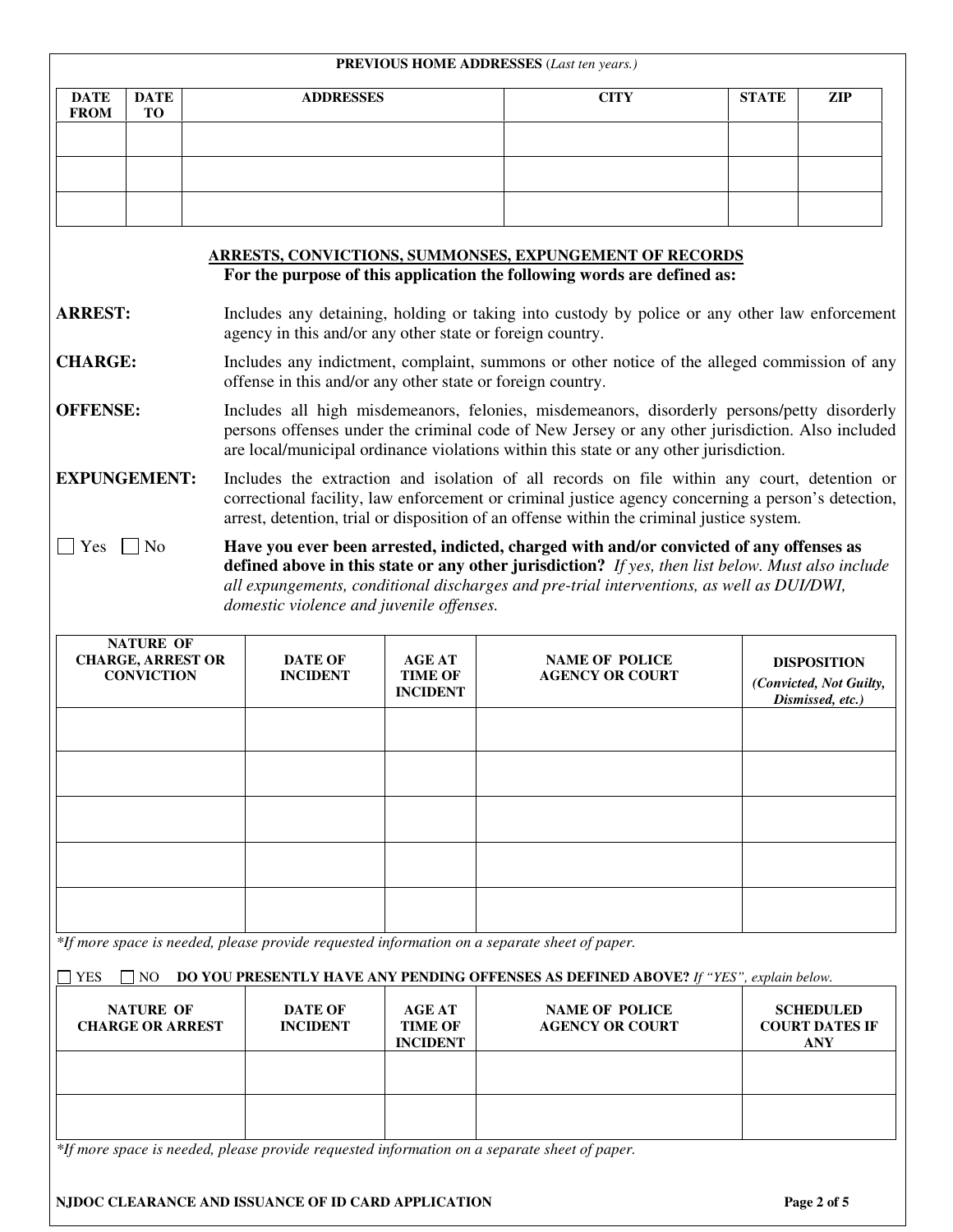|                            |                                                                                                                                                                                                                                                                                 |                                                                                                               | <b>INCARCERATION, SUPERVISION &amp; INMATE CONTACT</b>                                                                                                        |  |  |  |
|----------------------------|---------------------------------------------------------------------------------------------------------------------------------------------------------------------------------------------------------------------------------------------------------------------------------|---------------------------------------------------------------------------------------------------------------|---------------------------------------------------------------------------------------------------------------------------------------------------------------|--|--|--|
| $\Box$ YES $\Box$ NO       | HAVE YOU EVER BEEN INCARCERATED WITHIN THE NJDOC OR ANY OTHER JURISDICTION?<br>If "YES", explain below. Include SBI #, dates of incarceration and facilities.                                                                                                                   |                                                                                                               |                                                                                                                                                               |  |  |  |
|                            |                                                                                                                                                                                                                                                                                 |                                                                                                               |                                                                                                                                                               |  |  |  |
|                            |                                                                                                                                                                                                                                                                                 |                                                                                                               |                                                                                                                                                               |  |  |  |
| $\Box$ YES $\Box$ NO       |                                                                                                                                                                                                                                                                                 |                                                                                                               | HAVE YOU EVER ENGAGED IN SEXUAL ABUSE IN A PRISON, JAIL, LOCKUP, COMMUNITY FACILITY,<br>JUVENILE FACILITY OR OTHER INSTITUTION (as defined by U.S.C. 1997)?   |  |  |  |
| $\Box$ YES $\Box$ NO       | HAVE YOU EVER BEEN CIVILLY OR ADMINISTRATIVELY FOUND OF ENGAGING, OR<br>ATTEMPTING TO ENGAGE IN SEXUAL ACTIVITY IN THE COMMUNITY FACILITATED BY FORCE,<br>OVERT OR IMPLIED THREATS OF FORCE, OR COERCION, OR IF THE VICTIM DID NOT CONSENT OR<br>WAS ABLE TO CONSENT OR REFUSE? |                                                                                                               |                                                                                                                                                               |  |  |  |
| $\Box$ YES $\Box$ NO       |                                                                                                                                                                                                                                                                                 |                                                                                                               | HAVE YOU EVER HAD ANY INTERACTION WITH AN INTERNAL AFFAIRS UNIT, PROFESSIONAL<br>STANDARDS UNIT OR ANY OTHER INVESTIGATIVE DIVISION? If "YES", explain below: |  |  |  |
|                            |                                                                                                                                                                                                                                                                                 |                                                                                                               |                                                                                                                                                               |  |  |  |
|                            |                                                                                                                                                                                                                                                                                 |                                                                                                               |                                                                                                                                                               |  |  |  |
|                            |                                                                                                                                                                                                                                                                                 |                                                                                                               |                                                                                                                                                               |  |  |  |
| $\Box$ YES $\Box$ NO       |                                                                                                                                                                                                                                                                                 | If "YES", explain below.                                                                                      | ARE YOU CURRENTLY ON PROBATION, PAROLE OR ANY OTHER COURT MANDATED SUPERVISION?                                                                               |  |  |  |
| $\Box$ YES $\Box$ NO       |                                                                                                                                                                                                                                                                                 |                                                                                                               | HAVE YOU BEEN UNDER SUPERVISION OF PROBATION, PAROLE OR ANY OTHER COURT MANDATED<br>SUPERVISION WITHIN THE LAST 36 MONTHS? If "YES", explain below?           |  |  |  |
| <b>DATE</b><br><b>FROM</b> | <b>SUPERVISION</b><br><b>DATE TO</b><br><b>LOCATION OF SUPERVISION</b><br><b>NAME &amp; NUMBER OF</b><br><b>TYPE</b><br>PERSON YOU REPORTED TO                                                                                                                                  |                                                                                                               |                                                                                                                                                               |  |  |  |
|                            |                                                                                                                                                                                                                                                                                 |                                                                                                               |                                                                                                                                                               |  |  |  |
| $\Box$ YES                 | $\Box$ NO TO YOUR KNOWLEDGE DO YOU HAVE ANY BUSINESS OR PERSONAL RELATIONSHIPS WITH CURRENT<br>OR PREVIOUS INMATES WITHIN THE NJDOC? THIS INCLUDES, BUT IS NOT LIMITED TO, ANY<br><b>ACQUAINTANCES OR FAMILY MEMBERS.</b> If "YES", explain below.                              |                                                                                                               |                                                                                                                                                               |  |  |  |
|                            |                                                                                                                                                                                                                                                                                 |                                                                                                               |                                                                                                                                                               |  |  |  |
| l I YES                    | If "YES", explain below.                                                                                                                                                                                                                                                        |                                                                                                               | $\Box$ NO HAVE YOU EVER BEEN ON AN INMATE'S VISIT LIST or VISITED A NJDOC INMATE?                                                                             |  |  |  |
|                            |                                                                                                                                                                                                                                                                                 |                                                                                                               |                                                                                                                                                               |  |  |  |
| l I YES                    | If "YES", explain below.                                                                                                                                                                                                                                                        |                                                                                                               | $\Box$ NO TO YOUR KNOWLEDGE ARE YOU OR WERE YOU EVER ON A NJDOC INMATE'S PHONE/PIN LIST?                                                                      |  |  |  |
| <b>CURRENT/</b>            |                                                                                                                                                                                                                                                                                 | <b>SBI</b><br><b>INMATE NAME</b><br><b>RELATION</b><br><b>CONTACT TYPE (VISIT,</b><br>PHONE, MAIL, NONE, ETC) |                                                                                                                                                               |  |  |  |
| <b>FORMER INMATE</b>       |                                                                                                                                                                                                                                                                                 |                                                                                                               |                                                                                                                                                               |  |  |  |
|                            |                                                                                                                                                                                                                                                                                 |                                                                                                               |                                                                                                                                                               |  |  |  |
|                            |                                                                                                                                                                                                                                                                                 |                                                                                                               |                                                                                                                                                               |  |  |  |
|                            |                                                                                                                                                                                                                                                                                 |                                                                                                               |                                                                                                                                                               |  |  |  |
|                            |                                                                                                                                                                                                                                                                                 |                                                                                                               | *If more space is needed, please provide additional information on a separate sheet of paper.                                                                 |  |  |  |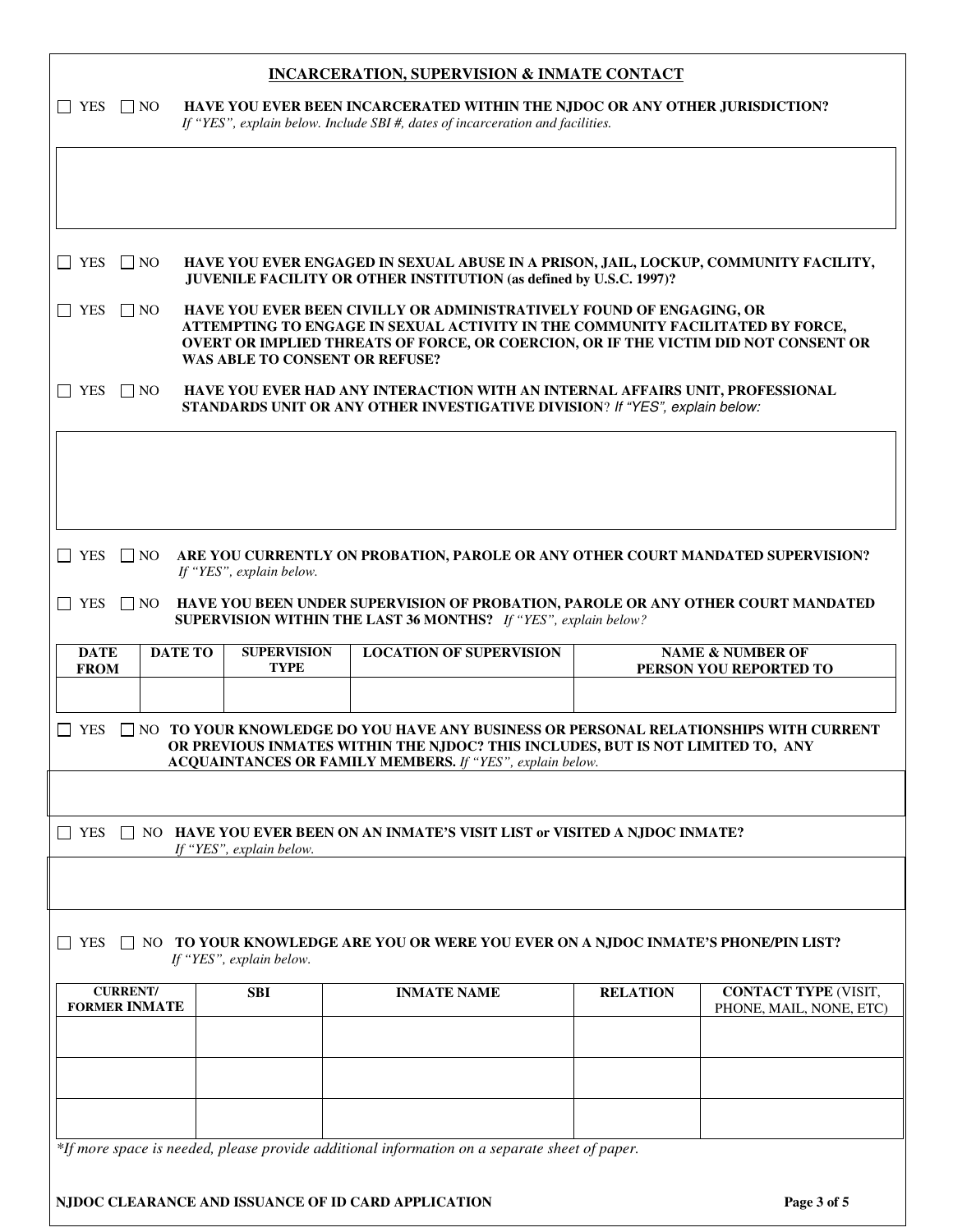|                       | NJDOC CLEARANCE AND ISSUANCE OF ID CARD APPLICATION                                                                                                                                                                                                                                                                                                                                                                                                                       |                                                                  | Page 4 of 5     |
|-----------------------|---------------------------------------------------------------------------------------------------------------------------------------------------------------------------------------------------------------------------------------------------------------------------------------------------------------------------------------------------------------------------------------------------------------------------------------------------------------------------|------------------------------------------------------------------|-----------------|
| <b>NAME</b>           | <b>TITLE</b>                                                                                                                                                                                                                                                                                                                                                                                                                                                              | <b>DATE</b>                                                      |                 |
|                       | (A criminal background check of this potential employee is required prior to employment., to comply with Department of<br>Corrections Contract Program hiring policy).                                                                                                                                                                                                                                                                                                    |                                                                  |                 |
| <b>APPLICANT NAME</b> | $\frac{1}{\text{is a potential employee of}}$ $\frac{1}{\text{RCRP NAME}}$                                                                                                                                                                                                                                                                                                                                                                                                |                                                                  |                 |
|                       |                                                                                                                                                                                                                                                                                                                                                                                                                                                                           |                                                                  |                 |
|                       |                                                                                                                                                                                                                                                                                                                                                                                                                                                                           |                                                                  |                 |
|                       |                                                                                                                                                                                                                                                                                                                                                                                                                                                                           |                                                                  |                 |
|                       |                                                                                                                                                                                                                                                                                                                                                                                                                                                                           |                                                                  |                 |
|                       | ******************FOR RCRP CONTACT USE ONLY********************                                                                                                                                                                                                                                                                                                                                                                                                           |                                                                  |                 |
|                       |                                                                                                                                                                                                                                                                                                                                                                                                                                                                           |                                                                  |                 |
|                       | <b>CONTACT SIGNATURE:</b> DATE:                                                                                                                                                                                                                                                                                                                                                                                                                                           |                                                                  |                 |
|                       |                                                                                                                                                                                                                                                                                                                                                                                                                                                                           |                                                                  |                 |
|                       |                                                                                                                                                                                                                                                                                                                                                                                                                                                                           |                                                                  |                 |
|                       |                                                                                                                                                                                                                                                                                                                                                                                                                                                                           | ******************FOR NJDOC CONTACT USE ONLY******************** |                 |
|                       |                                                                                                                                                                                                                                                                                                                                                                                                                                                                           |                                                                  |                 |
|                       |                                                                                                                                                                                                                                                                                                                                                                                                                                                                           |                                                                  |                 |
|                       | I certify that the information on this application is complete and accurate to the best of my knowledge. I understand that any omissions<br>or falsification of this application may result in my denial of employment or immediate termination if already employed. I hereby<br>authorize the release of any and all information regarding me, to the NJ Department of Corrections, at their request, in order that they<br>may determine my suitability for employment. |                                                                  |                 |
|                       | <b>ACKNOWLEDGEMENT AND AUTHORIZATION</b>                                                                                                                                                                                                                                                                                                                                                                                                                                  |                                                                  |                 |
|                       |                                                                                                                                                                                                                                                                                                                                                                                                                                                                           |                                                                  |                 |
|                       | $\Box$ YES $\Box$ NO HAVE YOU EVER BEEN EMPLOYED BY THE NEW JERSEY DEPARTMENT OF CORRECTIONS OR<br>ASSOCIATED HALFWAY HOUSES IN ANY CAPACITY? IF YES, EXPLAIN.                                                                                                                                                                                                                                                                                                            |                                                                  |                 |
|                       |                                                                                                                                                                                                                                                                                                                                                                                                                                                                           |                                                                  |                 |
| <b>DATE</b>           | SUBVERSIVE ORGANIZATION, ASSOCIATION, MOVEMENT OR GROUP, INCLUDING GANGS (BLOODS,<br>CRIPS, LATIN KINGS, NETAS, MS-13, SKINHEADS, ORGANIZED CRIME OR ANY OTHER GANG)? If "YES",<br>explain below.<br><b>GROUP, GANG &amp; SET</b>                                                                                                                                                                                                                                         | <b>RANK OR ROLE</b>                                              | <b>LOCATION</b> |